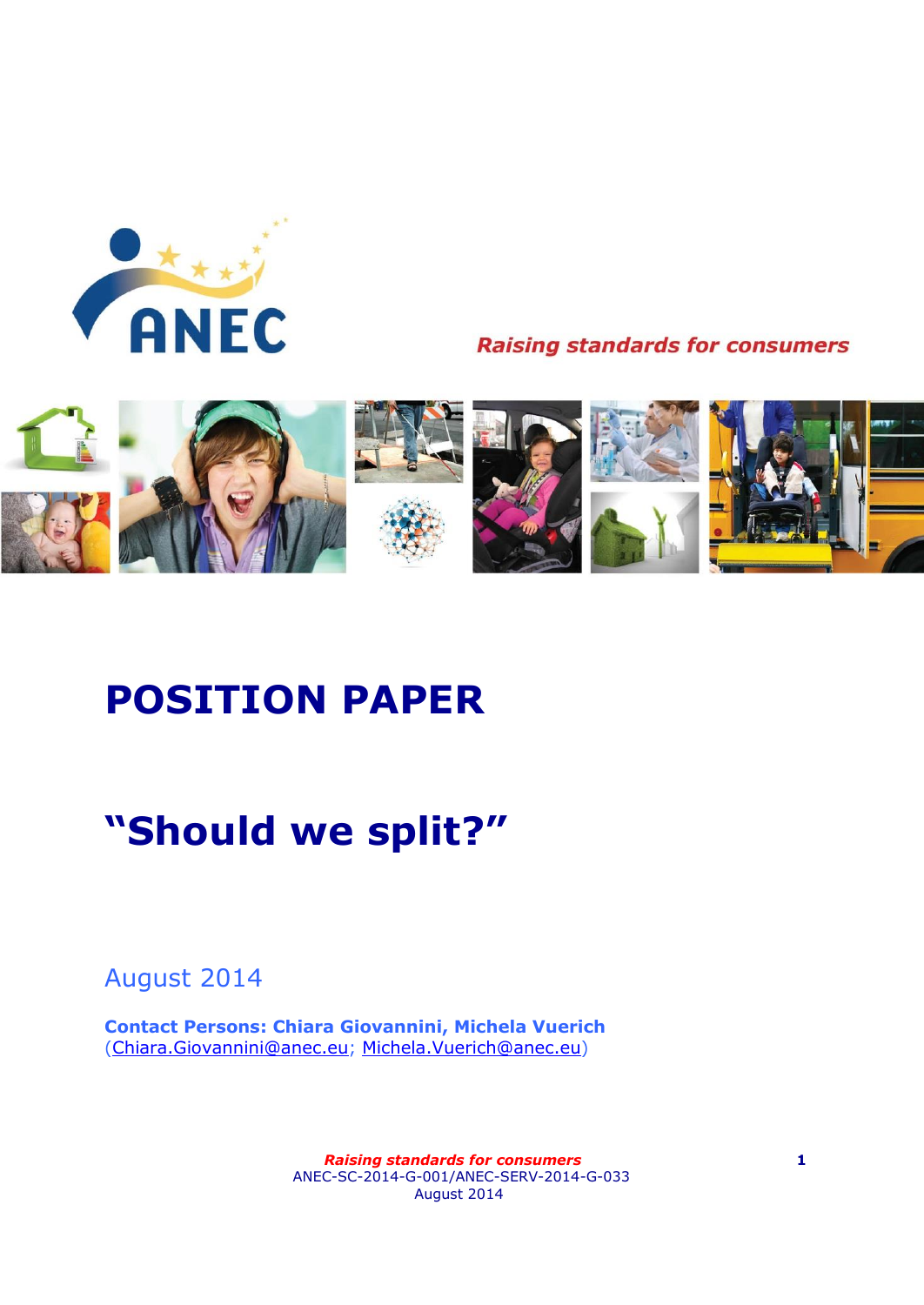l



# **1. Executive Summary**

The ANEC Representatives in service standardisation committees have observed, at European (and international) level, a trend for single standards projects to be split into parts that are then published as discrete standards (e.g. EN 1234-1; EN 1234-2). We are concerned that, under certain circumstances, the publication of these standards as standalone parts may lead to consumer detriment.

This splitting of standards is distinct from development of a horizontal standard to cover a broad range of general requirements, common to a family of standards.

This paper highlights the possible detriment that may be caused if a standard is split inappropriately (see examples in Annex II) and proposes a solution to ensure that the usefulness of service standards in providing a fair and safe service is not jeopardised by such partitions. We suggest the use of a checklist in the guidelines for standardisers that would indicate the conditions under which a project should not be split. We also define criteria (Annex I) that standardisers should consider in making a decision on whether to split a project into different parts.

## **2. Why are standards split into different parts?**

According to the CEN-CENELEC Internal Regulations on the drafting of standards,

*"As a general rule, an individual document shall be prepared for each subject to be standardized, and published as a complete entity. In specific cases and for practical reasons, if the document is likely to become too voluminous, and if portions of the document are intended to serve for certification purposes, (…) the document may be split into separate parts under the same number. This has the advantage that each part can be changed separately when the need arises. In particular, the aspects of a product which will be of separate interest to different parties (e.g. manufacturers, certification bodies, legislative bodies) shall be clearly distinguished, preferably as parts of a document or as separate documents."* <sup>1</sup>

Apart from these indications, there are no criteria regarding when a work item can or should be split leading to decisions being taken case-by-case. The splitting of a work item can be taken as a delegated decision by Technical Committees (TC), but the adoption of work items in a Project Committee (PC) needs to be approved by the CEN Technical Board (BT) so a PC has to consult BT on splitting of an item.

 *Raising standards for consumers* **2** ANEC-SC-2014-G-001/ANEC-SERV-2014-G-033 August 2014 <sup>1</sup> Clause 5.1.1 (part) of CEN-CENELEC IR Part 3 : 2011 See http://qoo.ql/tGwZCV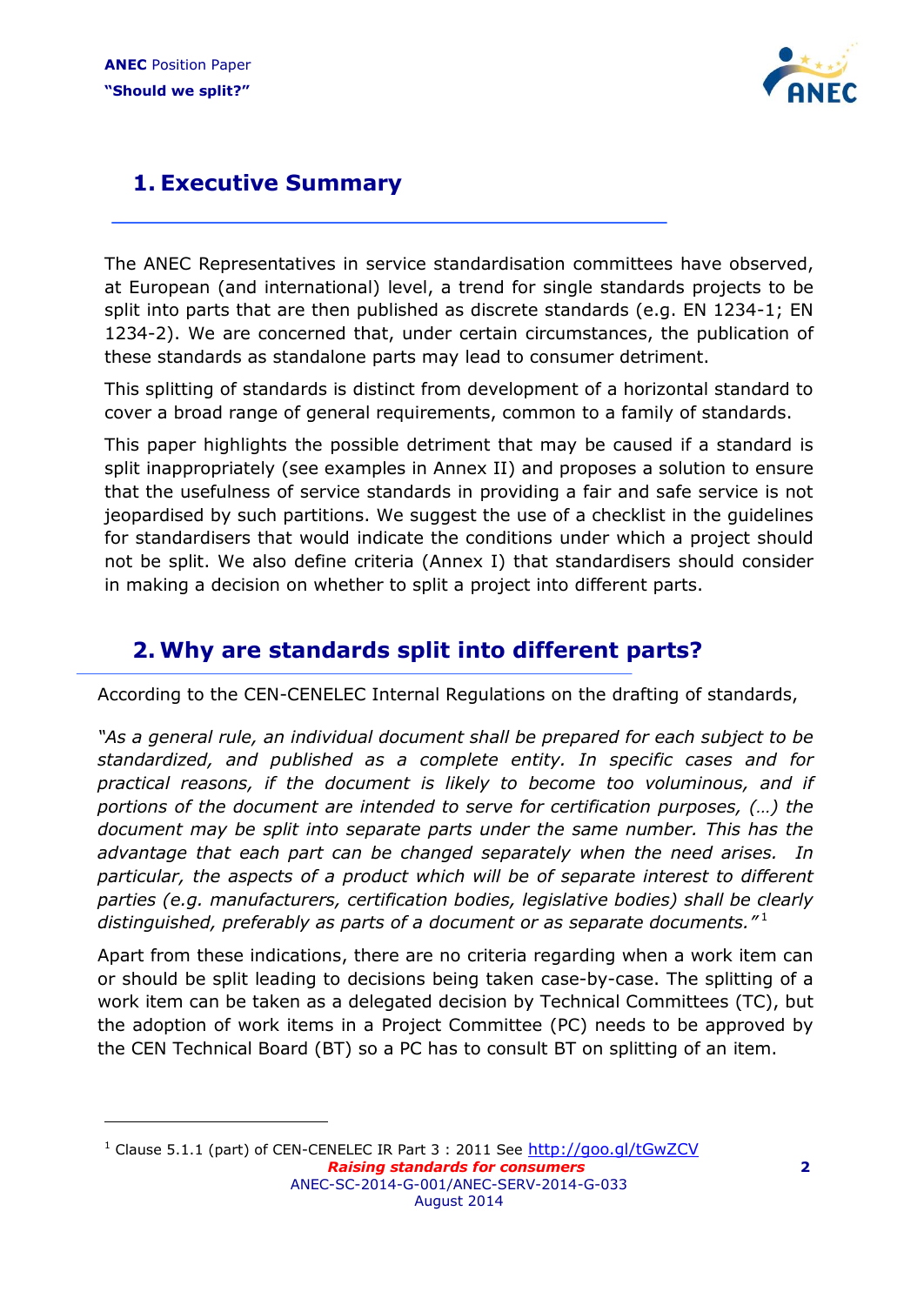

Usually, product standards are split according to the type of products and/or their specific requirements. In ANEC's view, the Internal Regulations tend to reflect the historical focus of CEN-CENELEC on the development product standards.

### **3. Why can it be a problem for services standards?**

Services standards differ from product standards due to the intangible nature of services and the fact that aspects of the service are often performed by different providers. For this reason, service standards need to be approached holistically and the overlap or relationship between the different parts of a standard should always be considered. Service provision is by nature a *continuum*. The splitting of a standard into parts should not alter this *continuum*.

At a practical level, the splitting of a standard can create difficulties in achieving a coherent drafting of the separate parts. There is risk that key elements of service provision might be omitted, creating gaps in consumer protection. If the different parts of the standard are equally important to the safe or the fair provision of a service, but those parts are not normatively referenced, there is risk that service providers might choose to comply with only one part leading to the effectiveness of the standard being weakened. In turn, this could result in reduced industry use and a loss of consumer trust as they feel confused or misinformed about which elements of the standards an organisation complies with. In the worst case, the split may lead to increased risk of accident or injury to consumers. The impact of splitting on conformity assessment (and third-party certification especially) is also not clear.

In order to facilitate completion of the Internal Market for services, the European Commission issued Mandate M/517 for the programming and development of horizontal service standards. It is expected that more services standards will be developed, at the European and international levels. In this context, it is essential that formal criteria for the splitting of service standards are set.

## **4. ANEC proposals for a solution**

Before taking a decision on whether a service standard should be split, we believe standards developers should consider two criteria:

 Whether the parts that would result from a split are interlinked and are key aspects of the continuum in the service provision.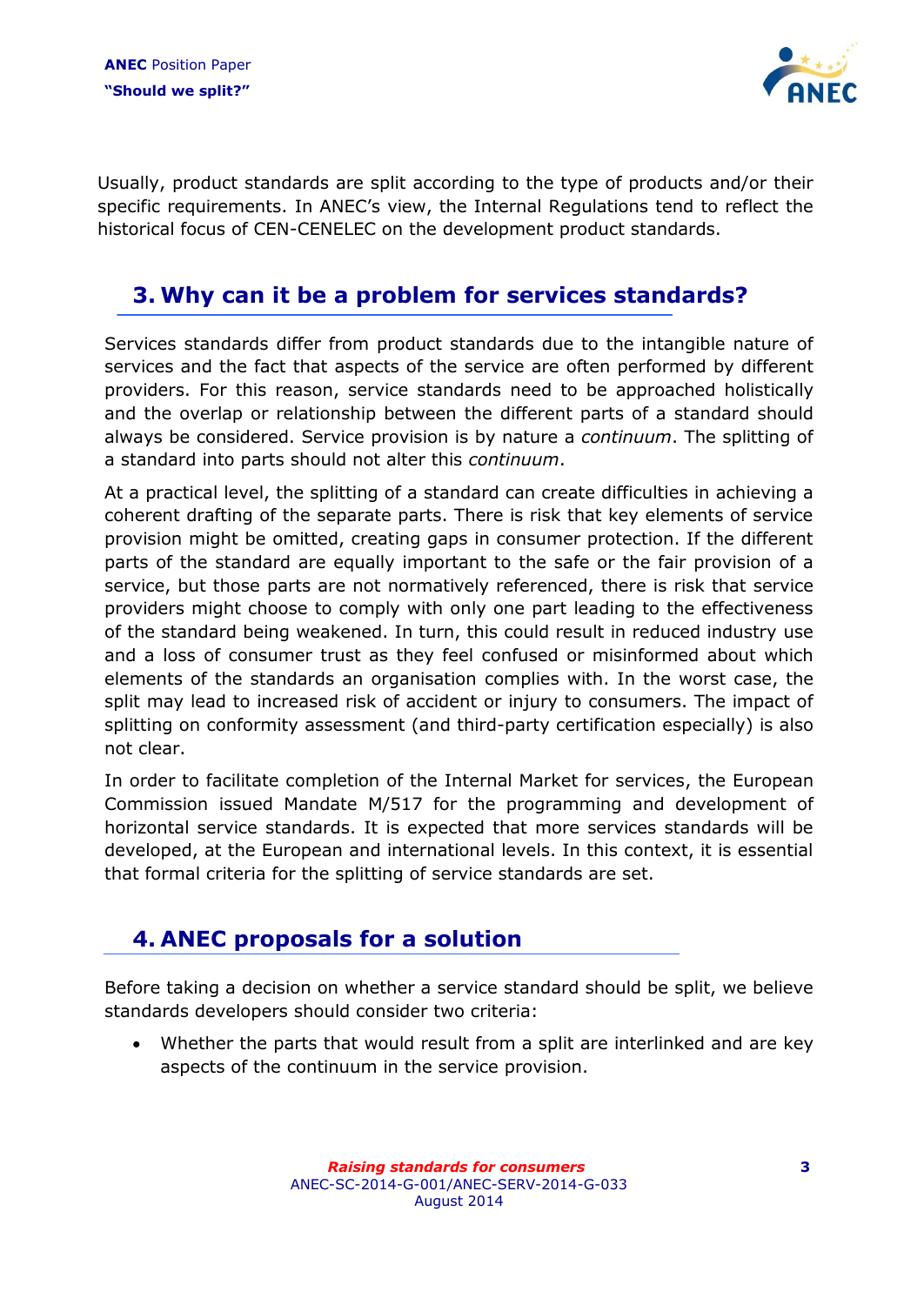

 If so - and it is still necessary to split the document - that all essential aspects and consumer-relevant requirements can be addressed through the use of normative references in the linked parts.

The forthcoming revision of the ISO/IEC Directives Part 2, "Principles to structure and draft documents intended to become International Standards, Technical Specifications or Publicly Available Specifications"*,* could provide an opportunity for the elaboration of such criteria. ANEC submitted a preliminary proposal to the ISO Directives Maintenance Team in November 2013. The CEN/CENELEC Internal Regulations are based on the ISO/IEC Directives.

We also envisage using the opportunity provided by the European Standardisation Organisations' answer to Mandate M/517 to address the splitting of standards.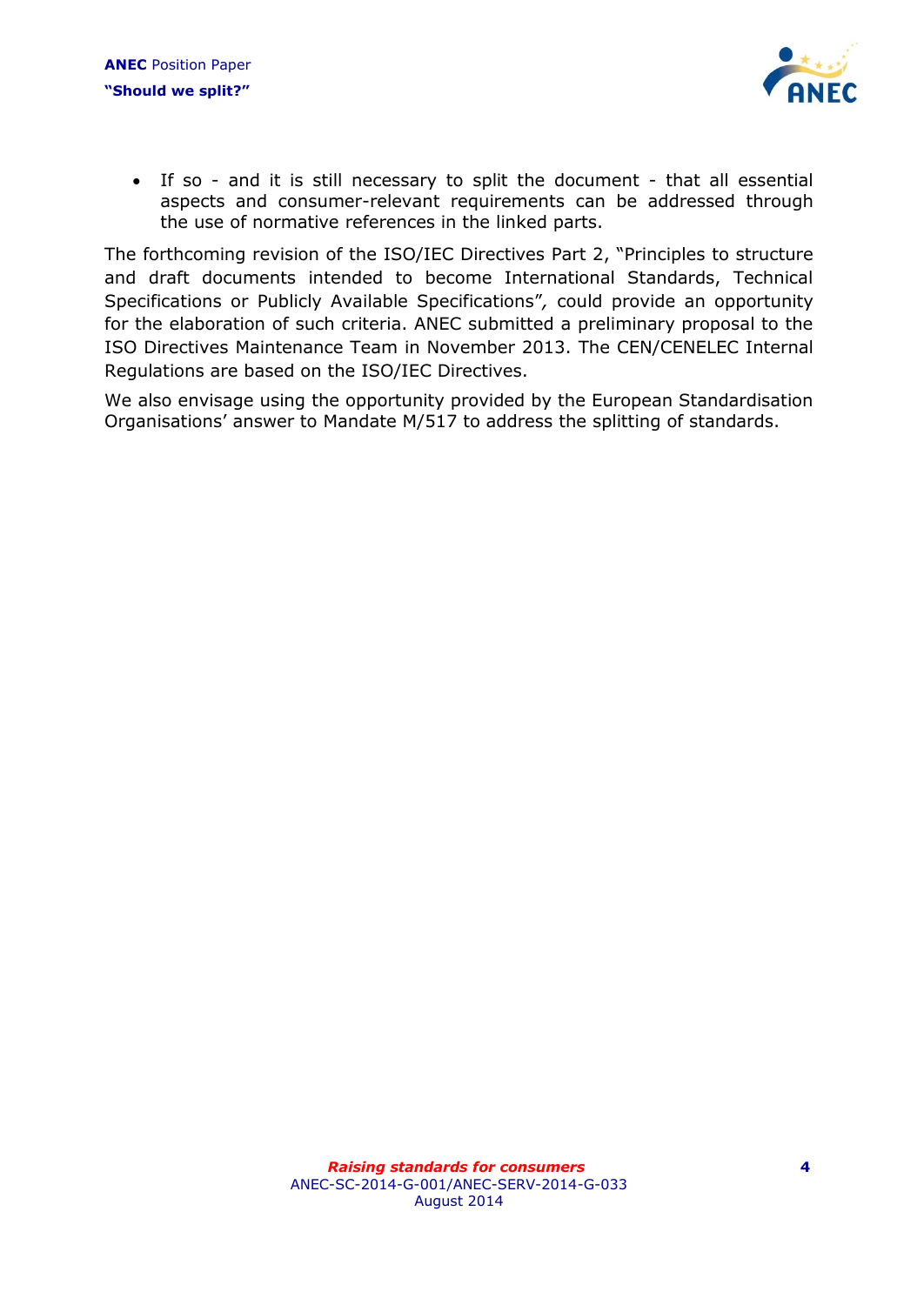

### **Annex I: checklist of consumer relevant aspects**

In absence of other criteria, this list provides an overview of the considerations, in the view of ANEC, that need to be addressed when deciding whether to split a standard. It is meant to help not only ANEC representatives working in service standardisation committees, but also TC members. We believe it should be the responsibility of the TC Secretariat to ensure these criteria are taken into account. The criteria should also be applied when a New Work Item Proposal proposes a standard is developed in parts.

The following criteria should be considered:

- Who is addressed by the standard and each of its proposed parts?
- Who is intended to use the standard and each of its proposed parts?
- Which parts of the standard would be related in supporting the continuum of service provision?
- Would the use of normative references in the related parts ensure that all essential aspects and consumer-relevant requirements are addressed?
- Will it be possible to explain clearly the relationship between the parts of the standard in the scope, so there will be no misunderstanding, on the part of the immediate user of the standard, the beneficiary of the service, and those undertaking conformity assessment against the standard?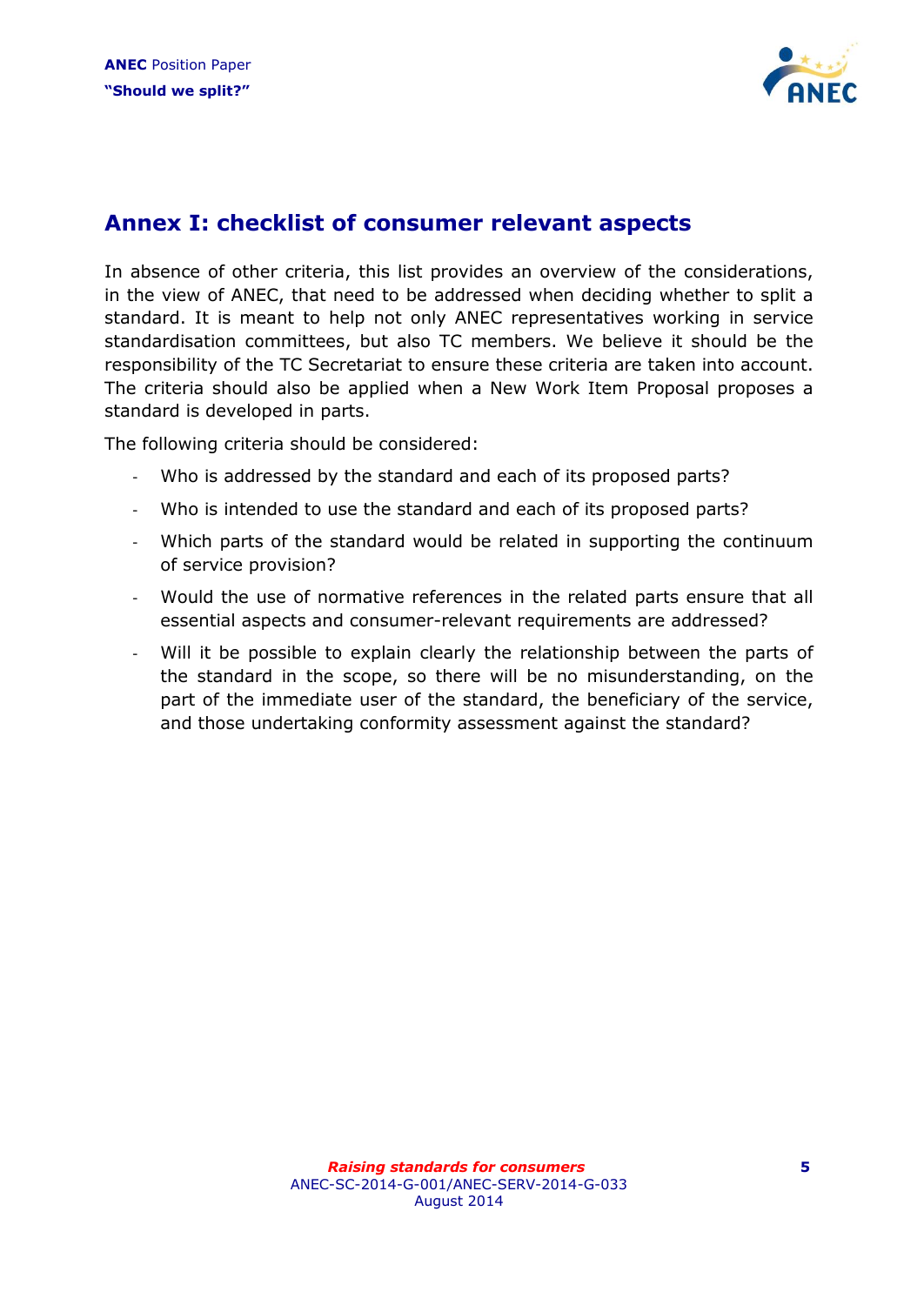

## **Annex II: examples of past and present practice**

#### *ISO TC 228 WG 7 - Adventurous tourism standard*

- The original Adventurous Activities draft standard in ISO TC 228 WG 7 was based on the essential relationship between the activity being led by people who know what they are doing, participants being informed about key risks and contingency planning for when things go wrong. These aspects are inter-related and provide a continuum in ensuring consumer protection.
- It was agreed the ISO standard on 'Adventure tourism' be split into three distinct parts (Information to Clients – minimum requirements; Leader Competence; Safety Management System requirements) and in such a way that service providers could use only one part.
- Moreover, WG 7 decided to relegate the part on 'Leader Competence' to an ISO Technical Report.
- ANEC believed this means of splitting the standard weakened its intended protection, putting consumers at risk. As a result, ANEC withdrew from the work of in December 2012.

#### *CEN TC 412 'Indoor sun exposure services' - Tanning Salons*

- It was announced in January 2013 that the 'Indoor sun exposure services' standard would be split into 3 separate items (even though the standard had already been proposed to comprise two work items, with one divided into two parts). The three items were: Training requirements; Competence of the UV exposure consultant; Service provision. All form a continuum in ensuring the protection of the consumer as the user of the service.
- It was not until its November 2013 meeting that CEN TC 412 agreed to the ANEC proposal have reciprocal normative references in the three parts of the standard.

#### *CEN TC 403 'Aesthetic surgery services'*

- Although the original work programme covered only surgical procedures, the TC developed prEN 16372 that also adequately covered non-surgical procedures. In August 2012, a decision was taken to change the title of the draft to 'Aesthetic surgery and aesthetic non-surgical medical services'.
- ANEC supported a decision to extend the scope of the standard in order for its coverage to be as complete as possible, especially noting the boundary between surgical and non-surgical procedures can be unclear. For example,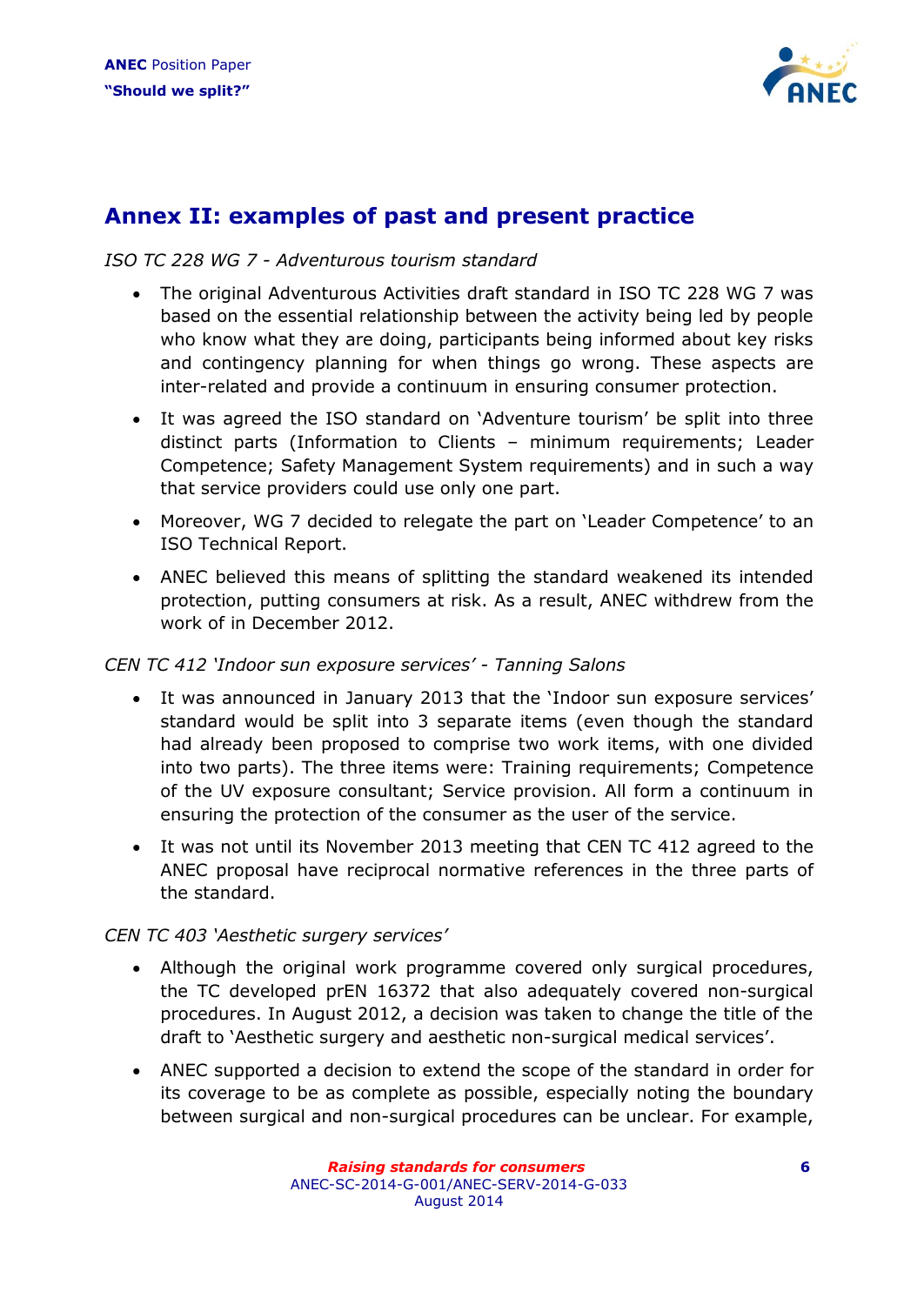

laser treatment for the removal of tattoos causes hematomas to tissue in a similar way to more usual surgical tools.

• The CEN/BT decided to split the standard into two WI, when presented with the request to extend the scope. A NWIP on non-surgical procedures has to be registered and a draft prepared. Hence, there is a risk of discontinuity between the two parts.

#### *CEN TC 136 'Sports, playground equipment'*

- TC 136 'Sports, playground and other recreational facilities and equipment' WG 2 will develop a standard in three parts on 'fitness club' services.
- In this case, ANEC accepts the reasons for the split. Not all fitness clubs provide cardio training, weight training and group training. Part 1 "General requirements" will address all basic requirements as well as weight training with stationary equipment; Part 2 will be for fitness clubs with additional cardio training; Part 3 will cover additional requirements for group training. Most fitness clubs will not need to meet the requirements of all three parts (although all will need to comply with Part 1).

## **About ANEC**

ANEC is the European consumer voice in standardisation, defending consumer interests in the processes of technical standardisation and conformity assessment, as well as related legislation and public policies.

ANEC was established in 1995 as an international non-profit association under Belgian law and is open to the representation of national consumer organisations in 33 countries.

ANEC is funded by the European Union and EFTA, with national consumer organisations contributing in kind. Its Secretariat is based in Brussels.



*Raising standards for consumers* **European association for the coordination of consumer representation in standardisation aisbl** Avenue de Tervuren 32, box 27, B-1040 Brussels, Belgium Tel.: +32 2 743 24 70 / Fax: +32 2 706 54 30

> *Raising standards for consumers* **7** ANEC-SC-2014-G-001/ANEC-SERV-2014-G-033 August 2014